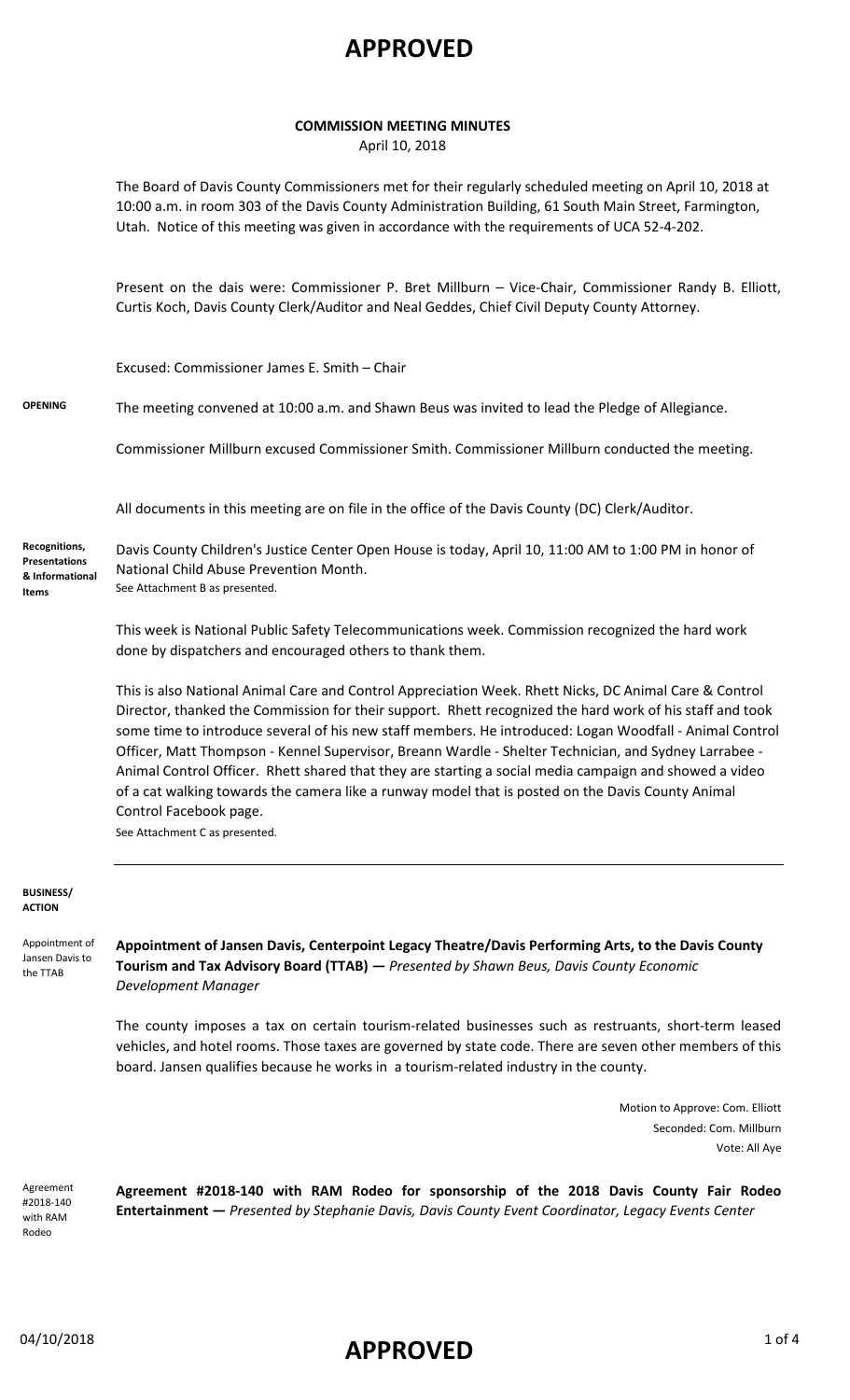RAM Rodeo is providing sponsorship to the 2018 Davis County Fair. They will provide chaps to be worn in the rodeo, trucks for display, and other display mediums. RAM Rodeo is partnering with the Larry H. Miller Chrysler Jeep Dodge Ram here in Davis County. The contract period is from August 15, 2018 through August 18, 2018. This is a receivable contract in the amount of \$3,500.

> Motion to Approve: Com. Elliott Seconded: Com. Millburn Vote: All Aye

Summary List #2018-141 of low-dollar, lowrisk contracts for rental space at the Legacy Events Center

**Summary List #2018-141 of low-dollar, low-risk contracts for rental space at the Legacy Events Center —** *Presented by Dave Hansen, Davis County Legacy Events Center Director*

This is a summary list of low-dollar, low-risk contracts for rental space at the Legacy Events Center. The list contains a lot of the normal contracts like dog shows, soccer practice, and lacrosse. This summary list contains receivable contracts in the total amount of \$4,677. The contract periods range from February 2, 2018 through August 26, 2018.

> Motion to Approve: Com. Elliott Seconded: Com. Millburn Vote: All Aye

Agreement #2018-142 with Claudia Baldwin barbering services for jail inmates

**Agreement #2018-142 with Claudia Baldwin to provide barbering services for jail inmates —** *Presented by Chief Deputy Kevin Fielding of the Davis County Sheriff's Office*

The last time this contract was up for renewal it was put out for RFP and there were no applicants. Due to there being no other applicants, the decision was made to contract with Claudia Baldwin, who has previously been providing barbering services to inmates of the Davis County Jail. The contract period is from January 1, 2018 through December 31, 2021. This is a payable contract in the amount of \$8 per haircut and \$3 per beard trim.

> Motion to Approve: Com. Elliott Seconded: Com. Millburn Vote: All Aye

Agreement #2018 -143 with TruGreen LTD Partnership for services at the Davis County Justice Complex

**Agreement #2018-143 with TruGreen, Ltd. Partnership to provide lawn fertilizer and weed/grub control for the Davis County Justice Complex —** *Presented by Chief Deputy Kevin Fielding of the Davis County Sheriff's Office*

This contract is with TruGreen to provide fertilizer and weed/grub control for the Davis County Justice Complex. TruGreen provided services for the Davis County Justice Complex last year and the price has come down since that time. The contract period is from March 1, 2018 through October 31, 2018. The contract is a payable contract in the amount of \$850 per application; there will be 4 applications in the year.

> Motion to Approve: Com. Elliott Seconded: Com. Millburn Vote: All Aye

Agreement #2018-144 with Lindquist Mortuaries to provide indigent dead cremation services

**Agreement #2018-144 with Lindquist Mortuaries to provide indigent dead cremation services in accordance with UCA 17-53-221 and Davis County "Policy for Burial of Indigent Persons within Davis County #2003-119 —** *Presented by Davis County Commissioner Elliott* 

This contract is to provide cremation services for indigent dead in Davis County. The contract period is from May 1, 2018 through June 30, 2021. This is a payable contract in the amount of \$450 per cremation.

Motion to Approve: Com. Elliott

## 04/10/2018 2 of 4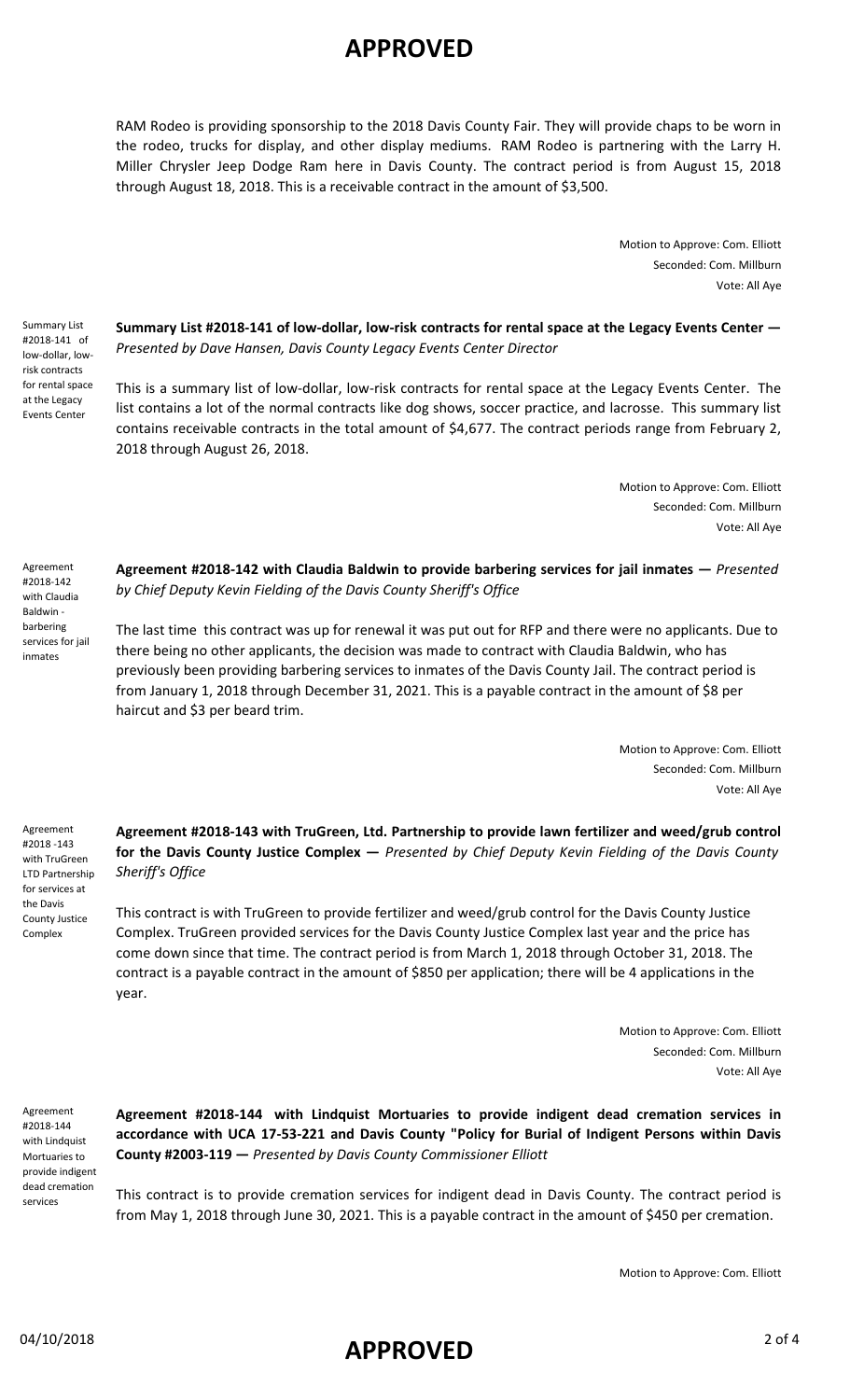Seconded: Com. Millburn Vote: All Aye

| Motion to<br>cancel<br>Commission<br>Meeting<br>scheduled April<br>24, 2018 | Motion to cancel the regularly scheduled Commission Meeting on April 24, 2018 $-$ Presented by Davis<br><b>County Commissioner Millburn</b>                                                                                                                                                                                                                                                                                                                                                                                                                                                                                                                                                  |
|-----------------------------------------------------------------------------|----------------------------------------------------------------------------------------------------------------------------------------------------------------------------------------------------------------------------------------------------------------------------------------------------------------------------------------------------------------------------------------------------------------------------------------------------------------------------------------------------------------------------------------------------------------------------------------------------------------------------------------------------------------------------------------------|
|                                                                             | The Commission Meeting scheduled on April 24, 2018 conflicts with the Utah Association of Counties<br>(UAC) conference. Many of the elected officials will be in attendance at the UAC conference and will not<br>be present for the commission meeting.                                                                                                                                                                                                                                                                                                                                                                                                                                     |
|                                                                             | Motion to Approve: Com. Millburn<br>Seconded: Com. Elliott<br>Vote: All Aye                                                                                                                                                                                                                                                                                                                                                                                                                                                                                                                                                                                                                  |
|                                                                             | Commissioner Elliott moved to recess to Board of Equalization. Commissioner Millburn seconded the motion. All voted Aye.                                                                                                                                                                                                                                                                                                                                                                                                                                                                                                                                                                     |
| <b>BOARD OF</b><br><b>EQUALIZATION</b>                                      | The Board of Equalization matters were presented by Curtis Koch, Davis County Clerk/Auditor as follows:                                                                                                                                                                                                                                                                                                                                                                                                                                                                                                                                                                                      |
|                                                                             | Six veteran tax exemption abatements<br>Treasurer Adjustments for small amounts totaling \$1.04                                                                                                                                                                                                                                                                                                                                                                                                                                                                                                                                                                                              |
|                                                                             | Motion to Approve: Com. Elliott<br>Seconded: Com. Millburn<br>Vote: All Aye                                                                                                                                                                                                                                                                                                                                                                                                                                                                                                                                                                                                                  |
|                                                                             | Commissioner Elliott moved to reconvene Commission meeting. Commissioner Millburn seconded the motion. All voted Aye.                                                                                                                                                                                                                                                                                                                                                                                                                                                                                                                                                                        |
| <b>CONSENT ITEMS</b>                                                        |                                                                                                                                                                                                                                                                                                                                                                                                                                                                                                                                                                                                                                                                                              |
| Check registers                                                             | <b>Check Registers</b><br>Check Registers were presented for approval.                                                                                                                                                                                                                                                                                                                                                                                                                                                                                                                                                                                                                       |
|                                                                             | Motion to Approve: Com. Elliott<br>Seconded: Com. Millburn<br>Vote: All Aye                                                                                                                                                                                                                                                                                                                                                                                                                                                                                                                                                                                                                  |
| <b>COMMISSION</b><br><b>COMMENTS</b>                                        |                                                                                                                                                                                                                                                                                                                                                                                                                                                                                                                                                                                                                                                                                              |
| Com. Millburn                                                               | Commissioner Millburn commented that there is a lot going on. With the summer activities starting up<br>people are more engaged with doing things. For those who are politically involved there are county<br>conventions with the primary in June. This morning he had the chance to attend the Chamber of<br>Commerce wrap-up which gave the highlights of the last legislative session. It was interesting to hear how<br>the state is doing financially. He made special note of the Inland Port agreement where cargo from ports<br>on the West Coast would be shipped to this area for inspection and distribution, which will put the<br>Wasatch Front in a unique economic position. |
| Com. Elliott                                                                | Commissioner Elliott also attended the Chamber of Commerce debrief. He made mention of the \$33<br>million appropriated for the Davis Technology College (DTC) Nursing building. The DATC Nursing program<br>is well known in the area for doing a great job. He said he is glad that he is not running but good job to<br>those who are. Saturday is like riding a bull, so congratulations to the those who are running and good<br>luck.                                                                                                                                                                                                                                                  |

# 04/10/2018 3 of 4